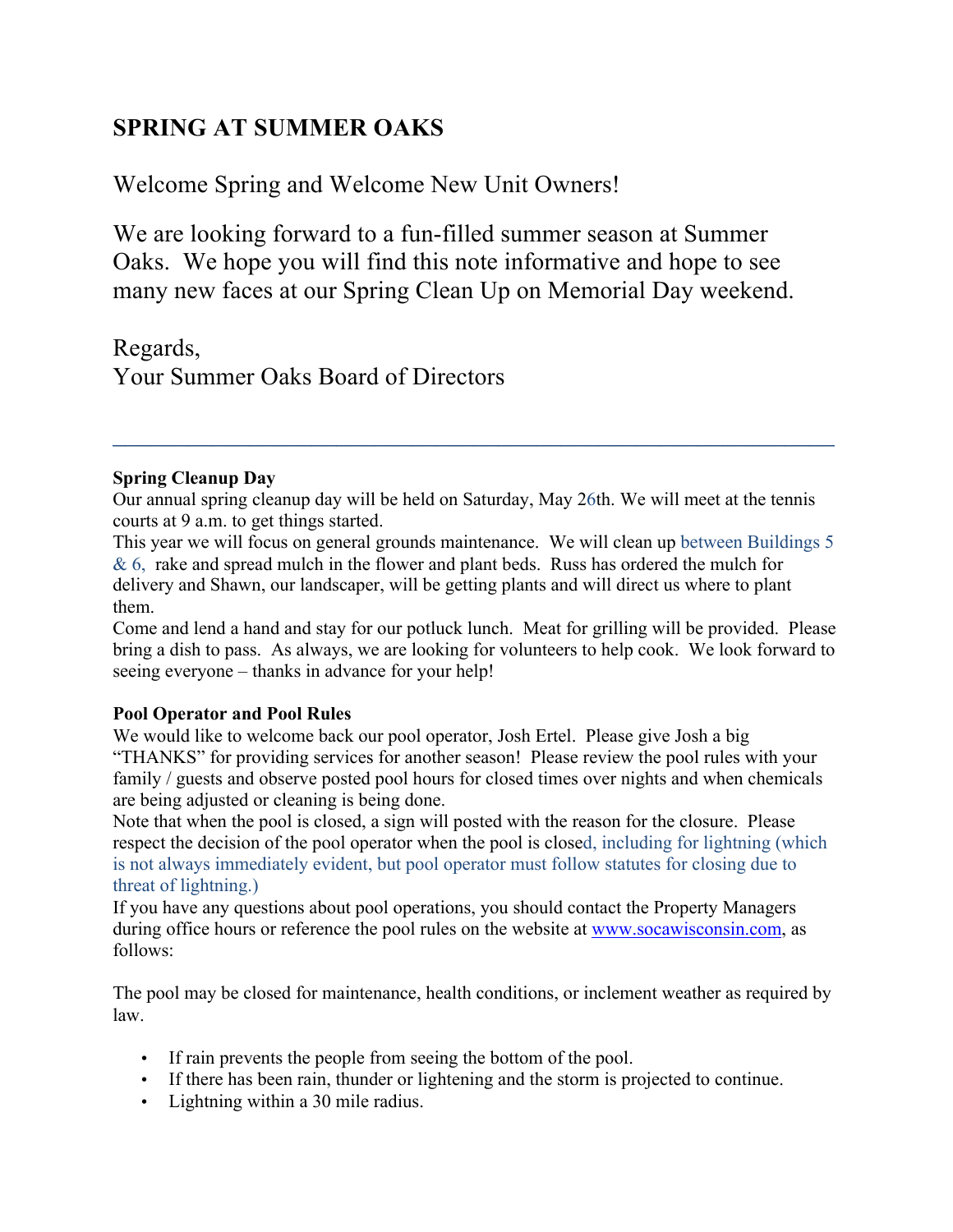- Mechanical breakdown
- Fecal matter.
- Any time the pool cannot meet the state codes for the safety, maintenance and operation of pools and water attractions.
- GLASS IS NOT PERMITTED IN THE POOL AREA. Broken glass will require a 1-2 week shutdown of the pool as it required to be drained and cleaned. Unlike professional water parks, we do not have chemical feeders and have to condition and treat the water back to legal standard.

When the gates are locked, the pool is closed. Jumping the fence is considered trespassing and will be prosecuted. The pool is open daily from 9am - 10pm from May 15th through the 1st Sunday in October. Weather permitting.

## **Wireless Internet**

Wireless internet will again be available at the pool this year! Enjoy!

### **Please Welcome**

Welcome and thank you to new volunteer Board Member, David Miller! David is filling the position vacated by Tom Pepper, who recently sold his unit.

## **Landscaping**

Any comments, concerns, or suggestions regarding grounds, please forward to our building and grounds chair, Russ Krella.

# **Grounds and Pets**

Please observe good common sense and pay attention to the rules regarding grounds and pets. Particularly, abide by leash laws, clean up after pets and do not walk pets inside pool area or tennis courts. As the Pet Registry is now in place, please notify the Property Managers if you get a new pet and update the Pet Registry for your unit.

Remember NO driving on any lawn areas as we have numerous septic fields that are easily damaged by this.

# **Dumpsters**

Residents may NOT discard televisions, electronic equipment, microwaves, grills, furniture etc. as it costs the Association extra fees. Also, any items they want to discard MUST fit into the dumpster. Contact the Property Managers for assistance with large item removal and coordination.

Also should you notice non-residents using our dumpsters, please provide a license plate number and vehicle number to the Property Managers.

### **Boat and Trailer Parking**

Remember, no vehicle, boat, trailer, snowmobile, motor home, etc. may be stored on condominium property. The Board will be enforcing this rule and violators will have their boats / trailers removed at their own expense. Please note that you may not store your boats, trailers, etc. on the storage unit property owned by John Kassner unless you make arrangements with him.